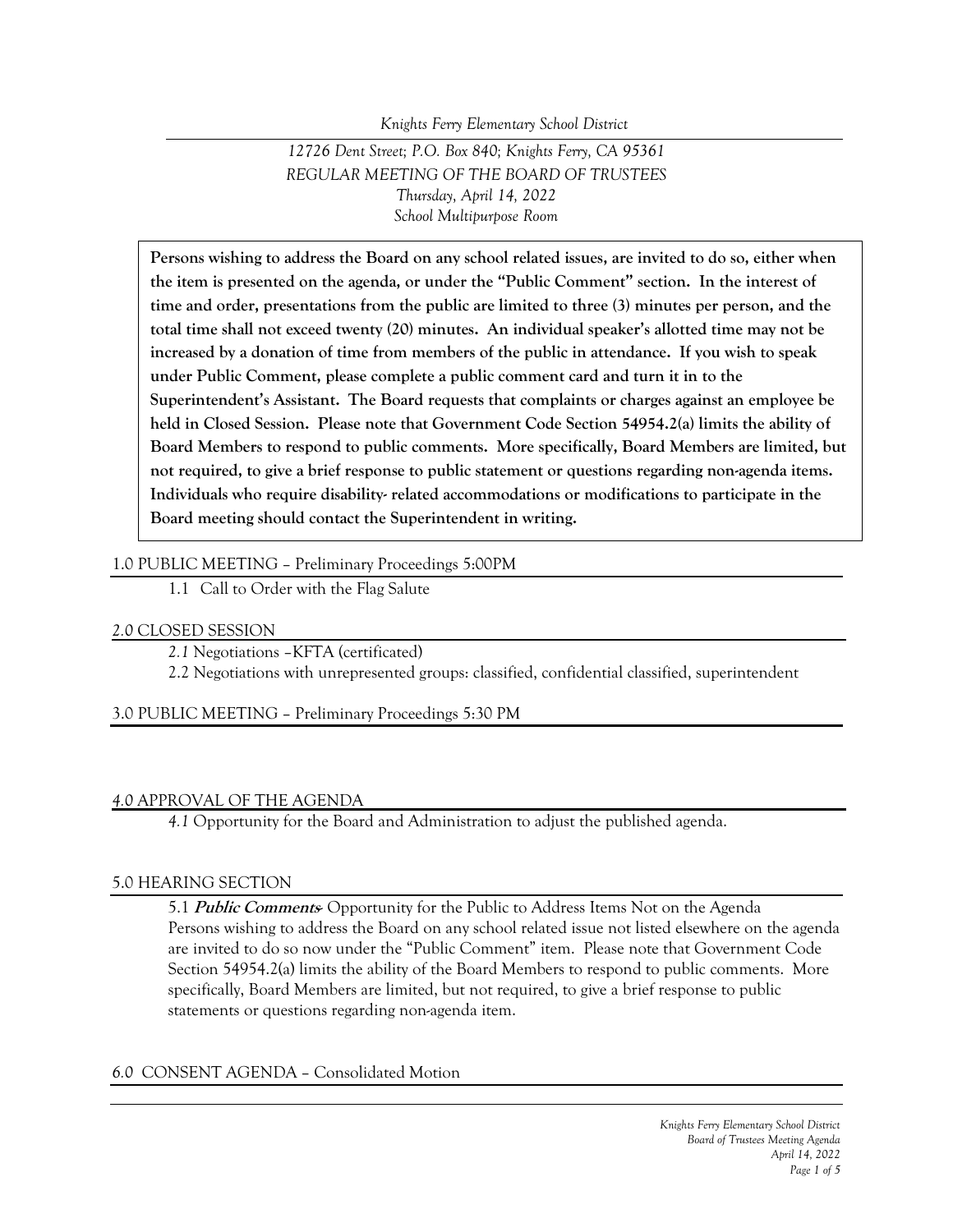The purpose of Consent Agenda (Consolidated Motion) is to expedite action on routine agenda items. These items will be acted upon with one motion, second and approval of the Board, unless a member of the Board or public wishes to pull the item for individual discussion and action. All matters listed under Consent agenda are those on which the board has previously deliberated or that can be classified as routine items of business. An administrative recommendation on each item is contained in the agenda supplements. **There will be no separate discussion of these items prior to the time the Board trustees votes on the motion unless members of the Board, staff, or public request specific items to be discussed or pulled from the Consent items.**

- 6.1 Approval of Minutes **Explanatory Statement: (Policy and Judicial Review) Attachment:** Minutes of Regular Board Meeting of March 10, 2022 Item #6.1 **Recommended Action:** Approve, as presented, the Minutes of March 10, 2022. *Public Comment*
- 6.2 Ratification of Bills and Warrants **Explanatory Statement: (Finance/Facilities) Attachment:** Warrant Lists from February 11, 2022 to March 25, 2022. Item #6.2 **Recommended Action:** Approve the ratification of warrants from February 11, 2022 to March 25, 2022. *Public Comment*
- 6.3 Interdistrict Transfer Agreements **Explanatory Statement: (Student Attendance) Attachment:** None **Recommended Action:** Approve the Interdistrict Attendance Agreements. *Public Comment*

## 6.4 Board Policies-First Read **Explanatory Statement: (Policy and Governance) Attachment:** #6.4 **Recommended Action: First Read of Board Policies: AR 3515.6, AR 4217.3, AR 5125, AR 5145.3, BP 5148.2, AR 5148.2, BP 6112, AR 6112, BP 6143, AR 6143, BP 6158, AR 6158, BP6170.1, Board Bylaw 9320,**

*6.5* Master Agreement with Stanislaus County Office of Education (SCOE) 2022-2023 **Explanatory Statement**: SCOE provides basic and ongoing operational services to districts through individual Master Agreements. Included are county route mail, internet, internet filtering, payroll and paycheck processing, general legal advice, nursing services, Induction for new teachers. **Attachment**: available upon request **Recommended Action**: Approve the Master Agreement with SCOE. *Public Comments*

#### 7.0 DISCUSSION ITEM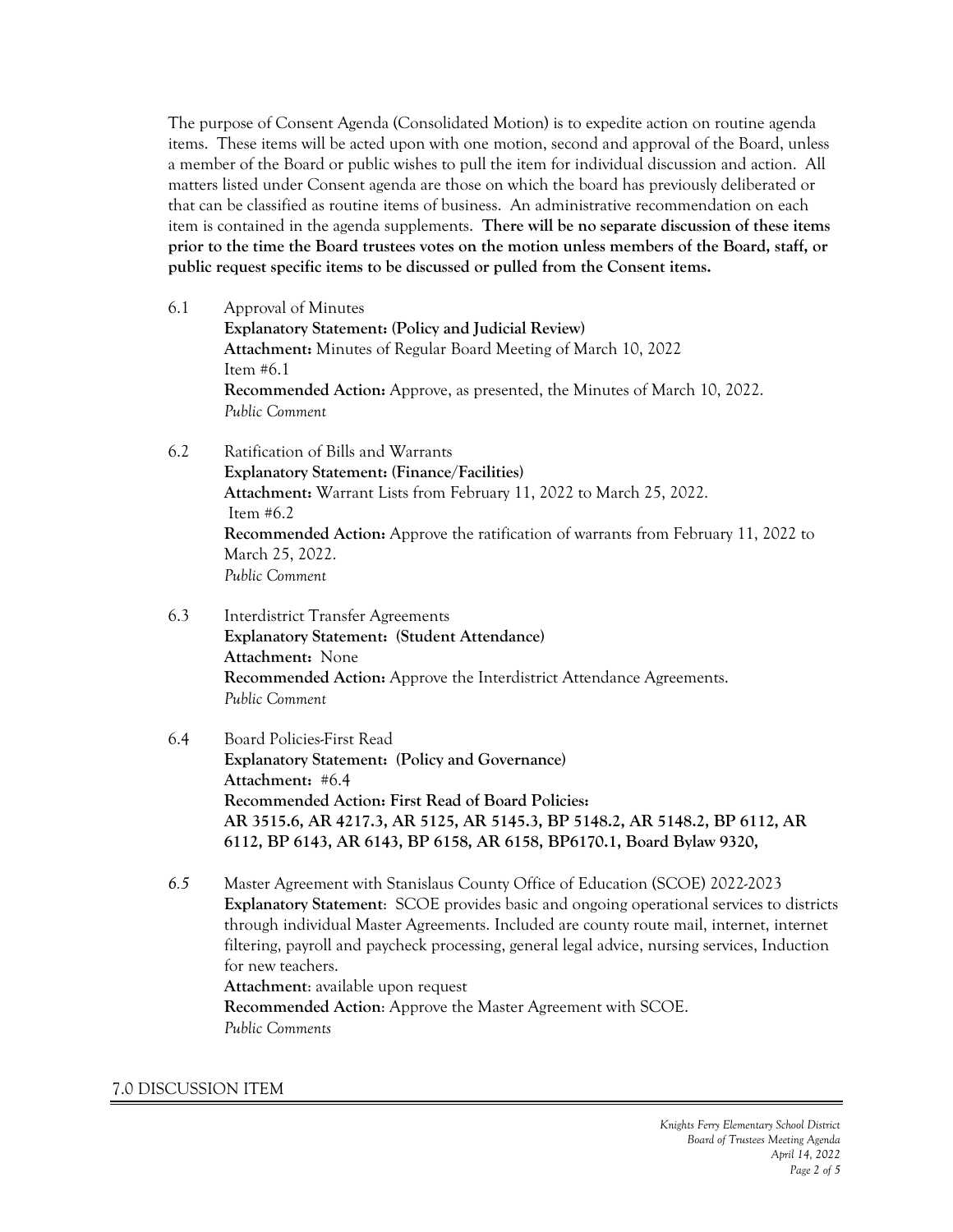7.1 Update on Previous Facilities Projects

**Explanatory Statement:** In past years a project to place two modular buildings was approved by the Board of Trustees. Further, the District applied to the state for Facilities Hardship Funding as the District is completely reliant on the state for funds to complete this project.

**Attachment:** #7.1

*Public Comment*.

*Board Discussion.* **Recommendation***: receive information*

## 8.0 ACTION ITEM

8.1 Provisional Appointment of Board of Trustees Member **Explanatory Statement:** The Board of Trustees may choose to appoint applicants who have submitted appropriate paperwork in order to fill board vacancies.

**Attachment:** Item none

*Public Comment*.

*Board Discussion.* **Recommendation: Provisional Appoint Applicants to Board Vacancies**

8.2 Resolution 20212022007 Resolution to Promote Teacher Appreciation Week **Explanatory Statement:** With this resolution, Knights Ferry School Districts shows support for all the teachers.

**Attachment:** Item #8.2

*Public Comment*.

*Board Discussion.* **Recommendation: Approve Resolution #20212022007**

8.3 Resolution 20212022006 Resolution of To Promote Classified Employees Week **Explanatory Statement:** Like our teachers, our classified employees deserve public recognition.

**Attachment:** Item #8.2

*Public Comment*.

*Board Discussion.* **Recommendation: Approve Resolution #20212022006**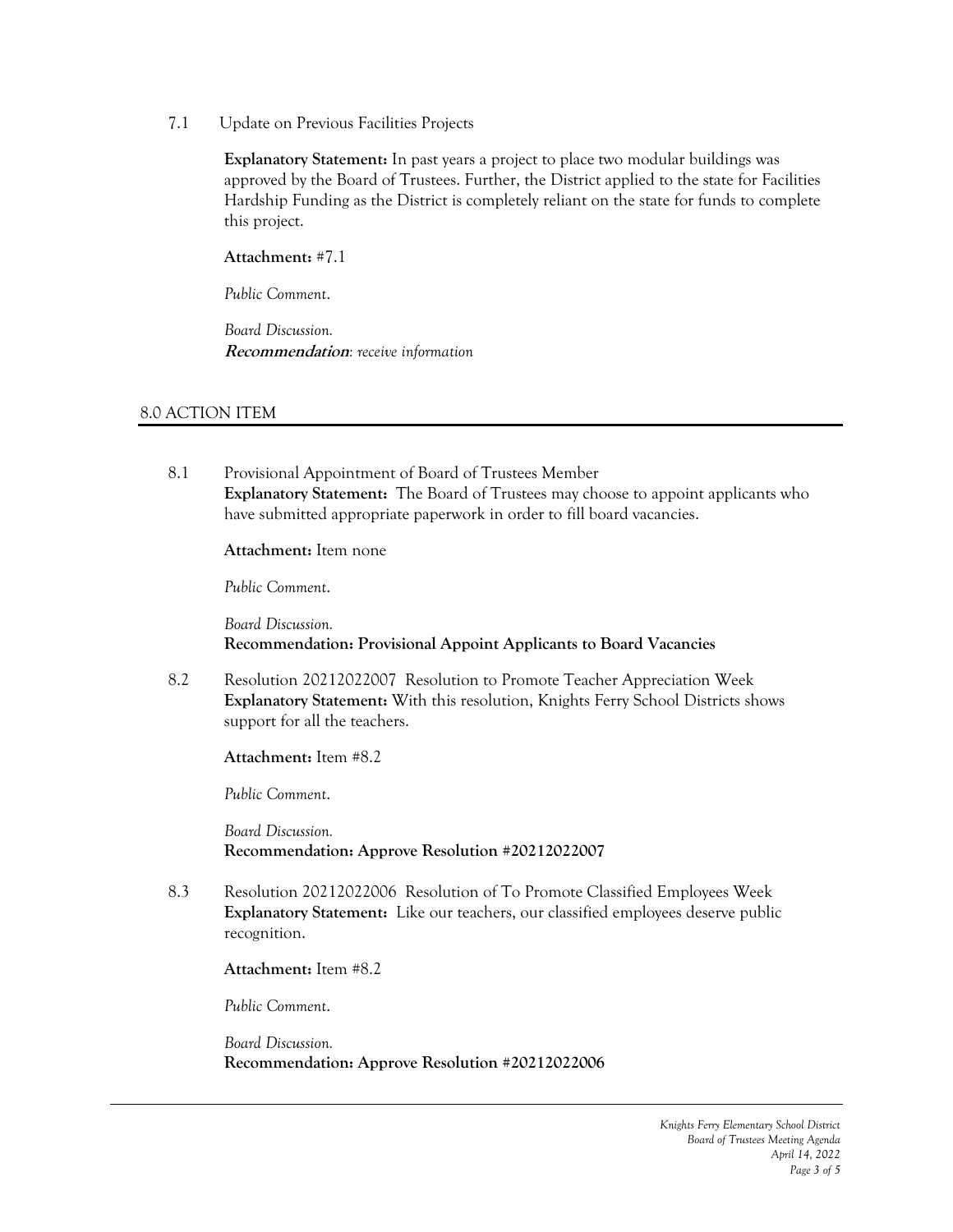### 8.4 CONAPP Approval

**Explanatory Statement:** The Consolidate Application comprises multiple federal funding opportunities into one application. It is a standard process that happens every year.

**Attachment:** Item #8.2

*Public Comment*.

*Board Discussion.* **Recommendation: Approve 2021-22 ConApp**

8.5 SELPA Memorandum of Understanding (MOU)

**Explanatory Statement:** The Special Education Local Plan Area provides necessary support and services for students with disabilities throughout the county. Each school district reviews and signs the MOU for smooth operation of special education services.

**Attachment:** Item #8.5

*Public Comment*.

*Board Discussion.* **Recommendation: Approve Resolution #20202021-5**

### 8.6 Approve Developer Fee Study

**Explanatory Statement: Developer Fee Studies are routinely conducted in order to determine whether a school district is charging the maximum rate to developers allowed under the circumstances. Knights Ferry is part of the OJUSD developer study group and receives a proportional share of the feeds.** 

**Attachment:** Item #8.6

*Public Comment*.

*Board Discussion.* **Recommendation: Approve Developer Fee Study**